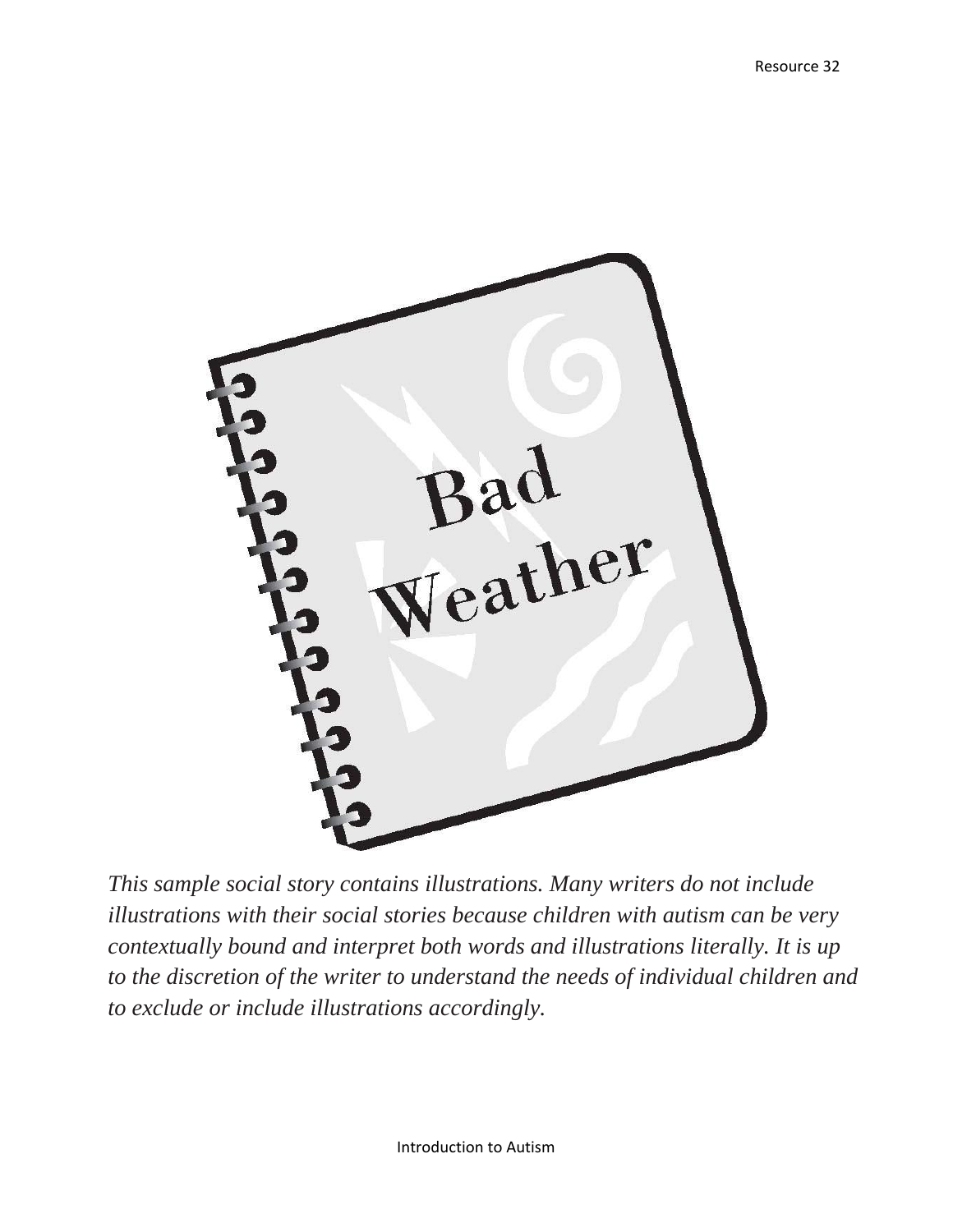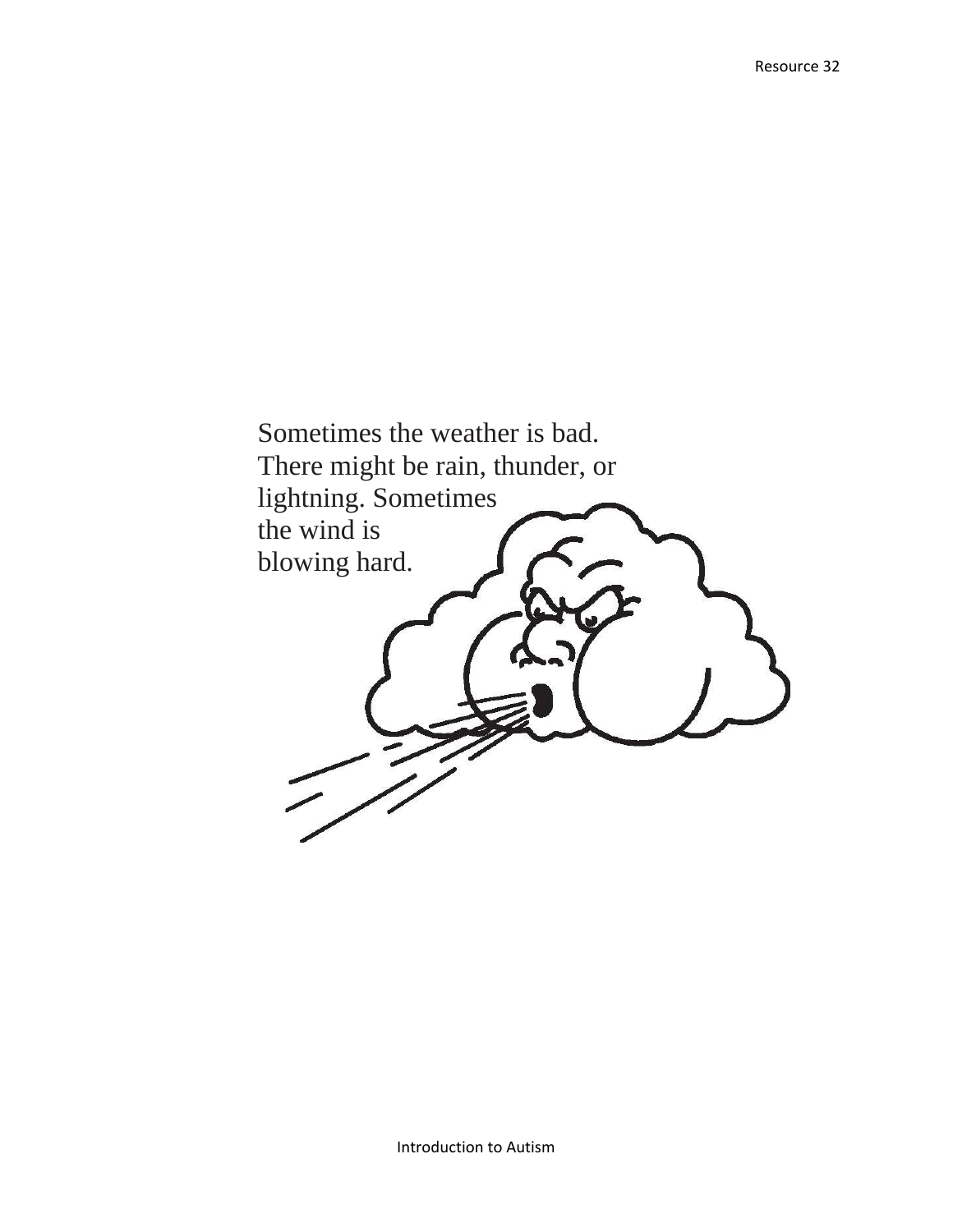Sometimes I can see clouds and lightning and hear thunder even when it is far away. The clouds are dark. The thunder is loud and the lightning lights up the sky. I know a storm might be coming.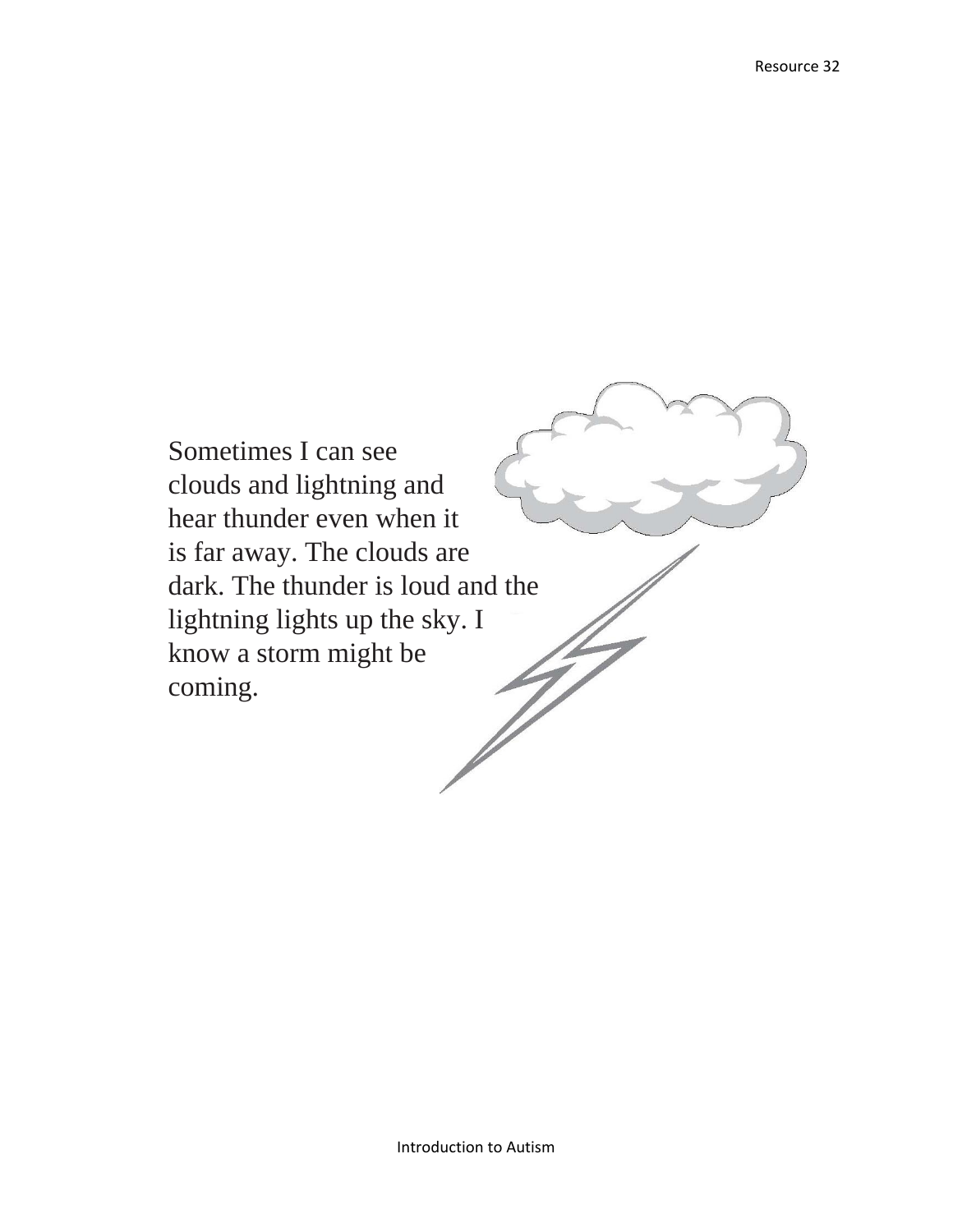

I feel afraid when a storm is coming. I don't like the loud thunder. I don't like the bright lightning.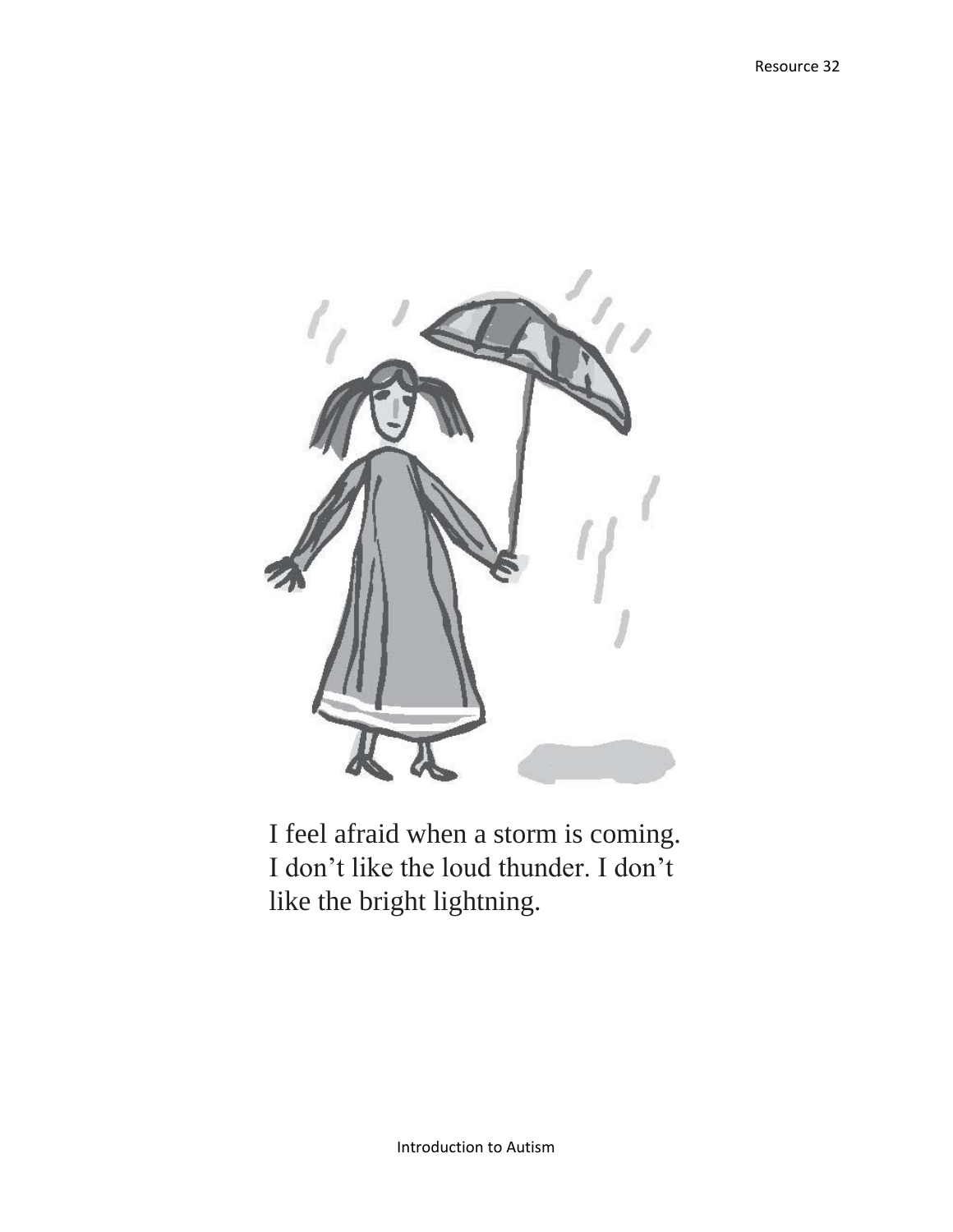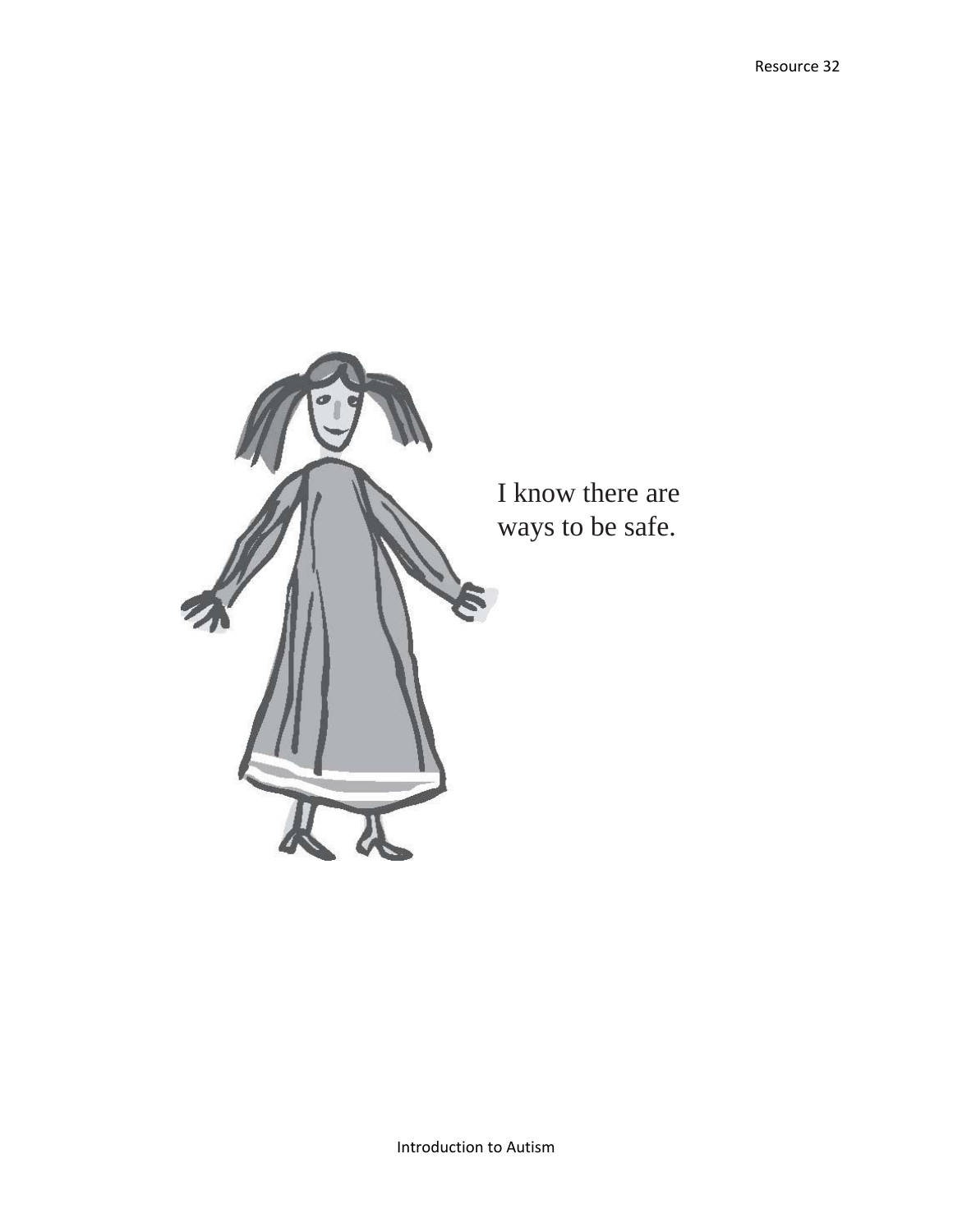

I can ask my mom or dad or teachers about the weather. They know what to do. I can listen to the weather report. I can stay inside. It is safe in the house or in school.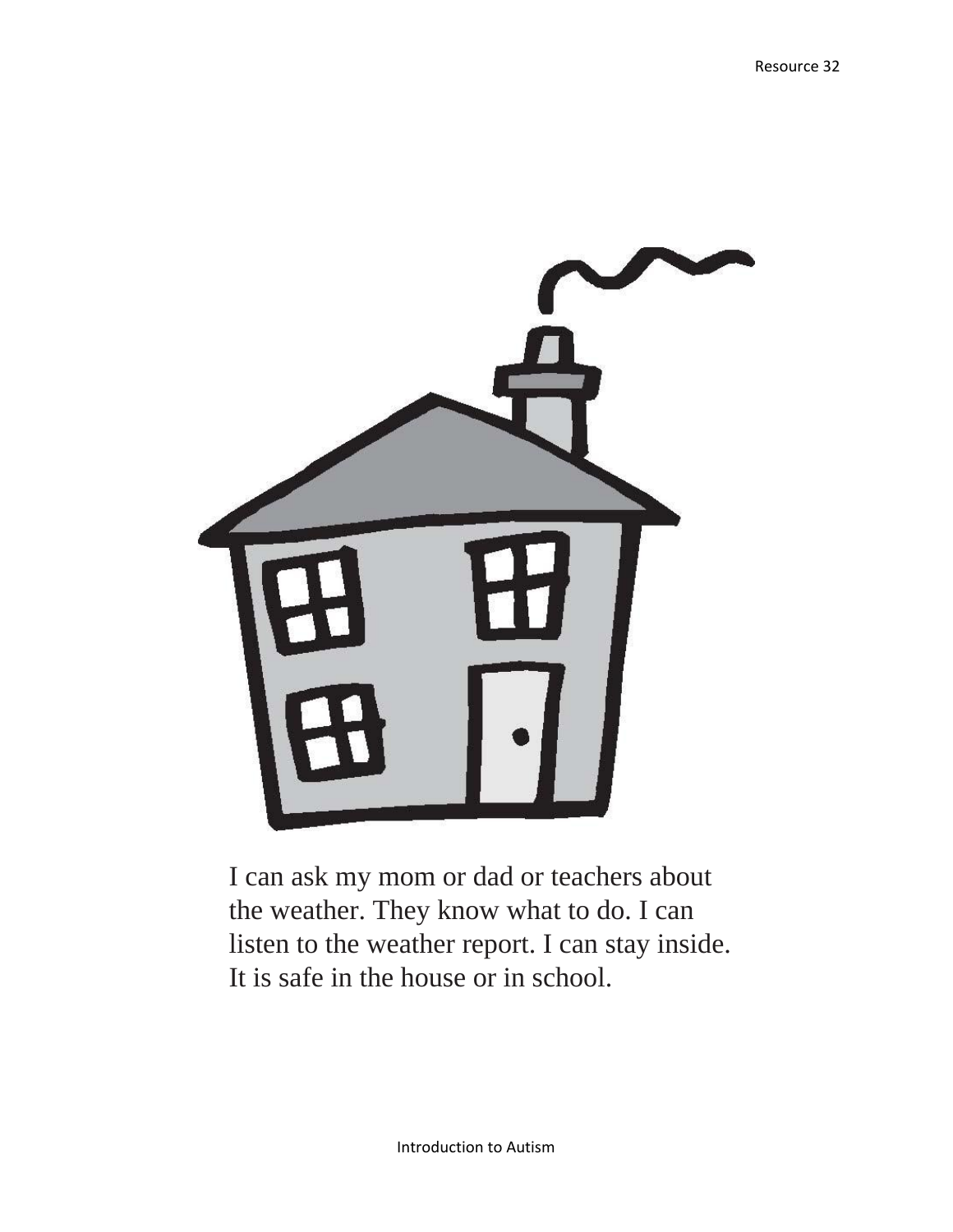I know my mom and dad and teachers will know what to do if the weather is bad. I can be safe. Other kids know it is OK to check with their moms and dads and teachers. They can be safe.